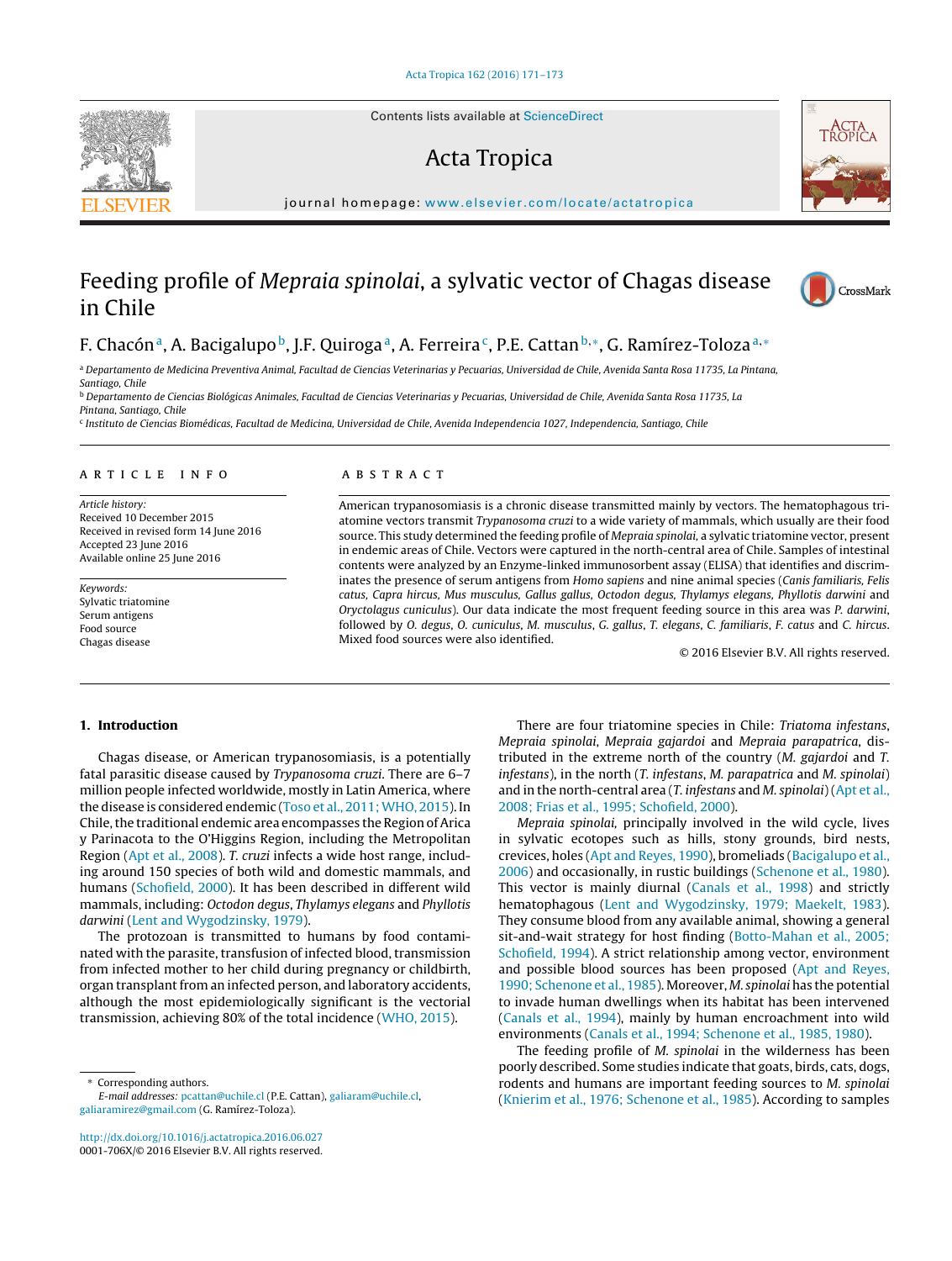<span id="page-1-0"></span>from 1995 to 1996, the bugs had ingested blood from rabbits, dogs, goats, rodents, humans and birds − arranged in decreasing order ([Canals](#page-2-0) et [al.,](#page-2-0) [2001\).](#page-2-0)

Herein, we aim at describing the feeding profile of M. spinolai in an endemic area of Chile. By using an Enzyme-Linked Immunosorbent Assay (ELISA), we identified serum antigens from 10 specific species in the intestinal contents of these insects. A panel of 9 antisera, raised against serum antigens from each of the relevant animal species, was used. Thus, important information has been obtained with regard to the feeding profile.

#### **2. Materials and methods**

# 2.1. Capture and collection areas

One-hundred seventy-three M. spinolai were captured during the 2011–2013 period in the following Chilean North-Central communes: Monte Patria (30◦41 S), and Illapel (31◦37 S) (Coquimbo Region); Petorca (32◦15 S) and Putaendo (32◦38 S) (Valparaíso Region); and Til–Til (33◦05 S) (Metropolitana Region), using yeast or mouse baited traps.

Then, we obtained 5  $\rm \mu L$  of intestinal contents by abdominal compression of each insect as described by [Schenone](#page-2-0) et [al.](#page-2-0) [\(1985,](#page-2-0) [1980\)](#page-2-0) and [Canals](#page-2-0) et [al.](#page-2-0) [\(2001\).](#page-2-0) The intestinal contents were stored in about 50 µL of buffer Na<sub>2</sub>CO<sub>3</sub> 0.1 M pH 9.6 at  $-20^{\circ}$ C until analysis. According to Bradford analyses [\(Bradford,](#page-2-0) [1976\),](#page-2-0) protein concentration in the samples ranged between 0.4–2.2  $\rm \mu g/\rm \mu L$ .

### 2.2. Identification of the triatomine feeding sources

Our study covered domestic, peridomestic and sylvatic host species, which were present in previous studies ([Canals](#page-2-0) et [al.,](#page-2-0) [1998\).](#page-2-0) To identify the triatomine feeding sources we used rabbit antisera against serum antigens, generated and basically used as described in [Canals](#page-2-0) et [al.](#page-2-0) [\(2001\)](#page-2-0) and [Molina](#page-2-0) et [al.](#page-2-0) [\(2004\).](#page-2-0) These antisera were generated against serum proteins from 7 mammals (Homo sapiens, Canis familiaris, Felis catus, Capra hircus, Mus musculus, Octodon degus, Thylamys elegans and Phyllotis darwini) and one bird species (Gallus gallus). The antigen-antibody reactions were analyzed by ELISA. To define the antisera dilution that specifically recognizes serum antigens from a given species, we performed an ELISA using serial dilutions of each antiserum against the sera from each animal species until determining a specific dilution that reacted only with the homologous species. The specific antisera dilution were: anti-C. familiaris: 1:800,000; anti-F. catus: 1:100,000; anti-H. sapiens: 1:512,000; anti-C. hircus: 1:64,000; anti-M. musculus: 1:50,000; anti-G. gallus: 1:56,000; anti-O. degus: 1:40,000; anti-T. elegans: 1:64,000 and anti-P. darwini: 1:120,000. As a secondary antibody, we used a polyclonal goat anti-rabbit immunoglobulin/HRP (P0448, Dako<sup>®</sup>) diluted 1:2000. This antibody was also used to identify serum antigens from Oryctolagus cuniculus. The substrate azinobis (3-ethylbenzothiazoline-6-sulfonic acid) (ABTS) was used. The reaction was measured at 405 nm in a plate reader (Bio-Rad®). The standardized ELISA detected approximately 10 pg IgG/mL of, highly sensitive for our purposes.

To analyze the presence of serum antigens from different animals in the intestinal contents, we used 96-well, flat-bottomed, polyvinylchloride (PVC) microtiter plates for ELISA. Eleven wells were sensitized with  $100 \mu$ L of triatomine intestinal contents diluted in Phosphate Buffered-Saline (PBS) (1:25). The plate was incubated at 37 $\degree$ C for two hours and then washed four times with PBS-Tween 20, 0.05% v/v. The wells were blocked with 200  $\rm \mu L$  of PBS- 3% bovine serum albumin (BSA) and incubated for 2 h at 37 °C. One-hundred microliters of each specific antiserum were added in the dilutions indicated above. Each intestinal content was

**Table 1**

| .                                    |  |  |
|--------------------------------------|--|--|
| Host feeding profile of M. spinolai. |  |  |

|                       |                            | Positive reactions |      |
|-----------------------|----------------------------|--------------------|------|
| Species               | Common name                | n                  | %    |
| Canis familiaris      | Dog                        |                    | 2.4  |
| Felis catus           | Cat                        |                    | 2.4  |
| Homo sapiens          | Human                      | O                  | 0.0  |
| Capra hircus          | Goat                       |                    | 2.4  |
| Mus musculus          | Mouse                      | 3                  | 7.3  |
| Gallus gallus         | Chicken                    | 3                  | 7.3  |
| Octodon degus         | Degu                       | 9                  | 22.0 |
| Thylamys elegans      | Elegant Fat-tailed Opossum | 2                  | 4.9  |
| Phyllotis darwini     | Darwin's Leaf-eared Mouse  | 14                 | 34.2 |
| Oryctolagus cuniculus | Rabbit                     | 7                  | 17.1 |
| Total                 |                            | 41                 | 100  |
|                       |                            |                    |      |

confronted with the entire panel of anti-sera. After incubation, the secondary antibody and ABTS were added, and the plate was read at 405 nm in an ELISA reader (Bio-Rad  $\textcircled{\tiny{\textcirc}}$ ). In order to assess a positive reaction, a cut-off value was determined, at two standard deviations above the mean for negative sera, corresponding to an O.D. of approximately 0.2 nm.

#### **3. Results and discussion**

In 38 out of the 173 M. spinolai (21.9%), the hosts were identified. Most samples reacted with one antiserum (92.1%), three with two (7.9%), indicating that these insects fed, at least on 2 different animal species. These three individuals were alternatively positive to blood components from the following couple of mammal species: P. darwini and C. hircus; P. darwini and M. musculus; and O. degus and G. gallus (Table 1).

However, it is likely that individuals with negative reactions had consumed blood from species (i.e. from reptiles) not included in this panel [\(Sagua](#page-2-0) et [al.,](#page-2-0) [2000\).](#page-2-0) Concomitantly or alternatively, since triatomines are able to endure long periods of fasting [\(Canals](#page-2-0) et [al.,](#page-2-0) [2001;](#page-2-0) [Schofield,](#page-2-0) [1994\),](#page-2-0) had passed all blood from the storage region to the digestive part, having digested the proteins that had induced the antibody synthesis. The samples studied in this report came from wild insects, therefore the time between last feeding and sample collection of intestinal contents could be quite broad, thus justifying the low number of positive samples.

The most frequent animal species used by these parasites corresponds to P. darwini (34.1%), followed by O. degus (22%), O. cuniculus (17.1%) and T. elegans (4.8%). The dominance of P. darwini and O. degus as hosts of M. spinolai, either alone or in combination with other species, could be explained by an increase in their populations or by their higher proportion, compared to other mammals in endemic areas [\(Jimenez](#page-2-0) et [al.,](#page-2-0) [2015;](#page-2-0) [Lent](#page-2-0) [and](#page-2-0) [Wygodzinsky,](#page-2-0) [1979;](#page-2-0) [Oda](#page-2-0) et [al.,](#page-2-0) [2014\).](#page-2-0) On the other hand, these mammals share habitats with triatomine insects in rocky environments and on slopes of northern exposure [\(Jimenez](#page-2-0) [and](#page-2-0) [Lorca,](#page-2-0) [1990\).](#page-2-0) Thus, T. cruzi infected O. degus travels shorter distances than uninfected ones. In con-trast, infected P. darwini increases their displacement area [\(Jimenez](#page-2-0) et [al.,](#page-2-0) [2015\),](#page-2-0) thus amplifying the contact between this rodent and M. spinolai. This fact makes the P. darwini and O. degus a readily avail-able food supply ([Schofield,](#page-2-0) [1994\).](#page-2-0) Moreover, an increased presence of T. cruzi in wild rodents has been described ([Botto-Mahan](#page-2-0) et [al.,](#page-2-0) [2010;](#page-2-0) [Lent](#page-2-0) [and](#page-2-0) [Wygodzinsky,](#page-2-0) [1979\).](#page-2-0) O. cuniculus was expected to be a frequent blood source for M. spinolai because they had been found infected with T. cruzi in previous studies, and they share the sylvatic habitat with M. spinolai ([Botto-Mahan](#page-2-0) et [al.,](#page-2-0) [2009;](#page-2-0) [Botto-](#page-2-0)Mahan et [al.,](#page-2-0) [2005\).](#page-2-0) Therefore, it was expected that they appear prominently in a study of food profile in triatomines. In this regard, the low participation of T. elegans in the diet of wild triatomines, that share habitat with these insects [\(Canals](#page-2-0) et [al.,](#page-2-0) [2001\),](#page-2-0) can be